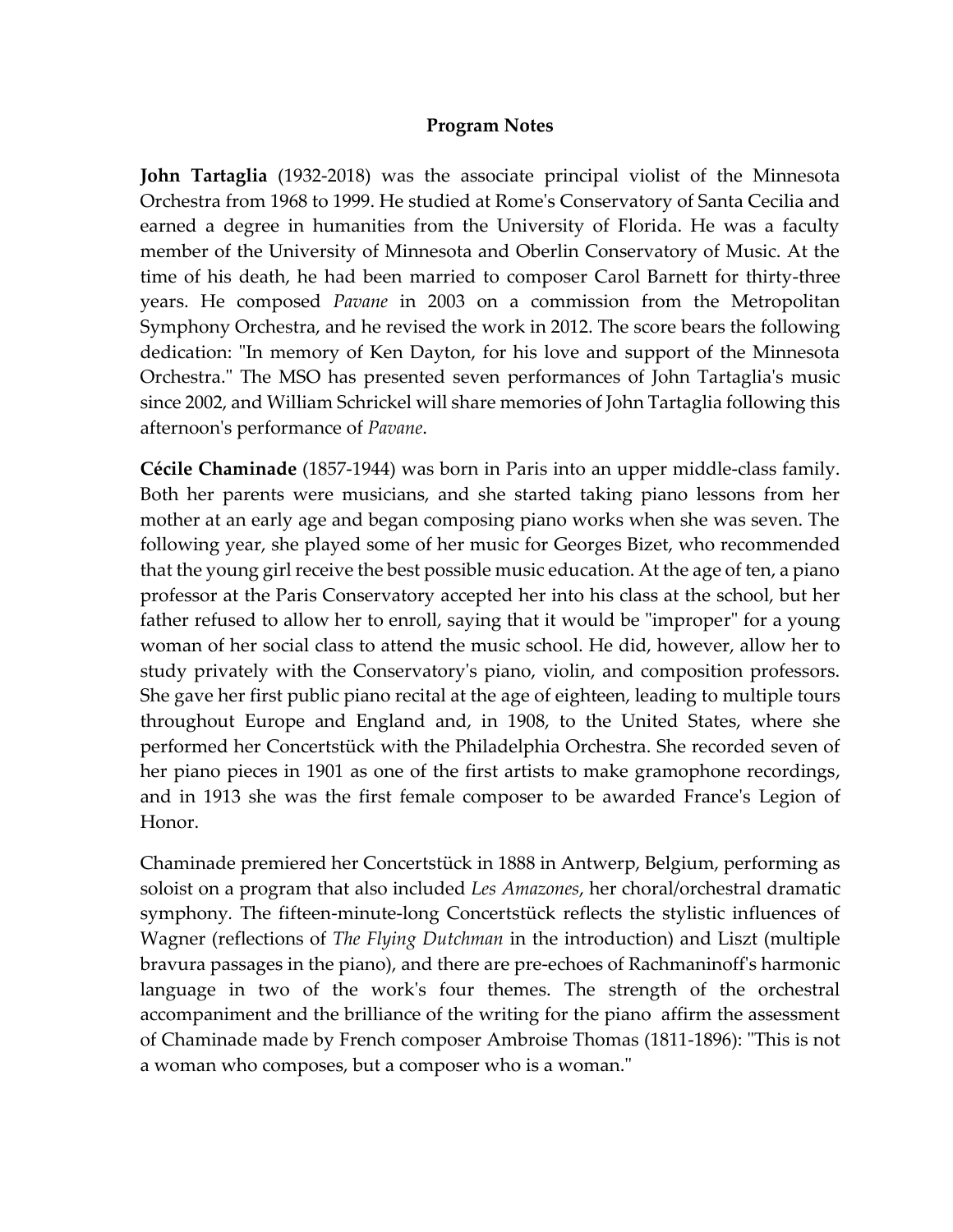**Carol Barnett** (b. 1949) was born in Dubuque, Iowa and attended the University of Minnesota, where she earned a master's degree in composition as a student of Dominick Argento and Paul Fetler. She was the composer-in-residence for the Dale Warland Singers from 1991-2001 and taught as an adjunct instructor in theory and composition at Augsburg College from 2000-2015. She is a charter member of the American Composer's Forum. She composed *Will's Ladies* for mezzo-soprano Clara Osowski on a commission from the Metropolitan Symphony Orchestra, and she will discuss the work from the stage prior to this afternoon's premiere performance.

**Pyotr Tchaikovsky** (1840-1893) was born in the small Russian town of Votinsk. He began to take piano lessons at the age of five, and though he was a precocious student, his parents sent him to a boarding school at the age of 10 to prepare him for a 7-year training program to become a civil servant. At age 19, Tchaikovsky began his 3-year career with the Ministry of Justice. But when the St. Petersburg Conservatory opened in 1862, Tchaikovsky enrolled in its premiere class, studying harmony, counterpoint, instrumentation, and composition. In 1865 he was offered a position as a Professor of Music Theory at the Moscow Conservatory.

In 1869, at the instigation of and under the direction of composer Mili Balakirev, Tchaikovsky composed *Romeo and Juliet*, which he termed a "Fantasy Overture." Inspired by the Shakespeare tragedy of the same name, written 275 years earlier, Tchaikovsky's composition was a failure at its Moscow premiere in 1870. The composer immediately made major revisions (again, at the insistence of Balakirev), completely rewriting the introduction and creating the somber chorale melody that has come to be associated with the character of Friar Laurence. More revisions were made in 1880, and it is this final version that has come to be known as one of Tchaikovsky's genuine masterpieces. Though *Romeo and Juliet* flirts with the compositional elements of traditional sonata form, it is essentially a fantasia on three theme groups: the quasi-religious material of the introduction, the fierce battle music depicting the clashes of the warring Montagues and Capulets, and the love music of the young title characters, starting softly and sweetly in the violas and english horn and becoming more ardent as the young couple consummate their secret marriage. Tchaikovsky alternately aligns and contrasts these three musical ideas, and the brilliant symphonic maelstrom builds in intensity until the characters' uncontrollable passions bring about the story's inevitable catastrophic climax. The work's closing mirrors the epilogue delivered at the end of Shakespeare's play by Prince Escalus; Tchaikovsky transforms Romeo and Juliet's love theme into a grieving, heartbroken lament, bringing down the musical curtain with repeated chords that decisively portray the oppressive and tragic hand of Fate.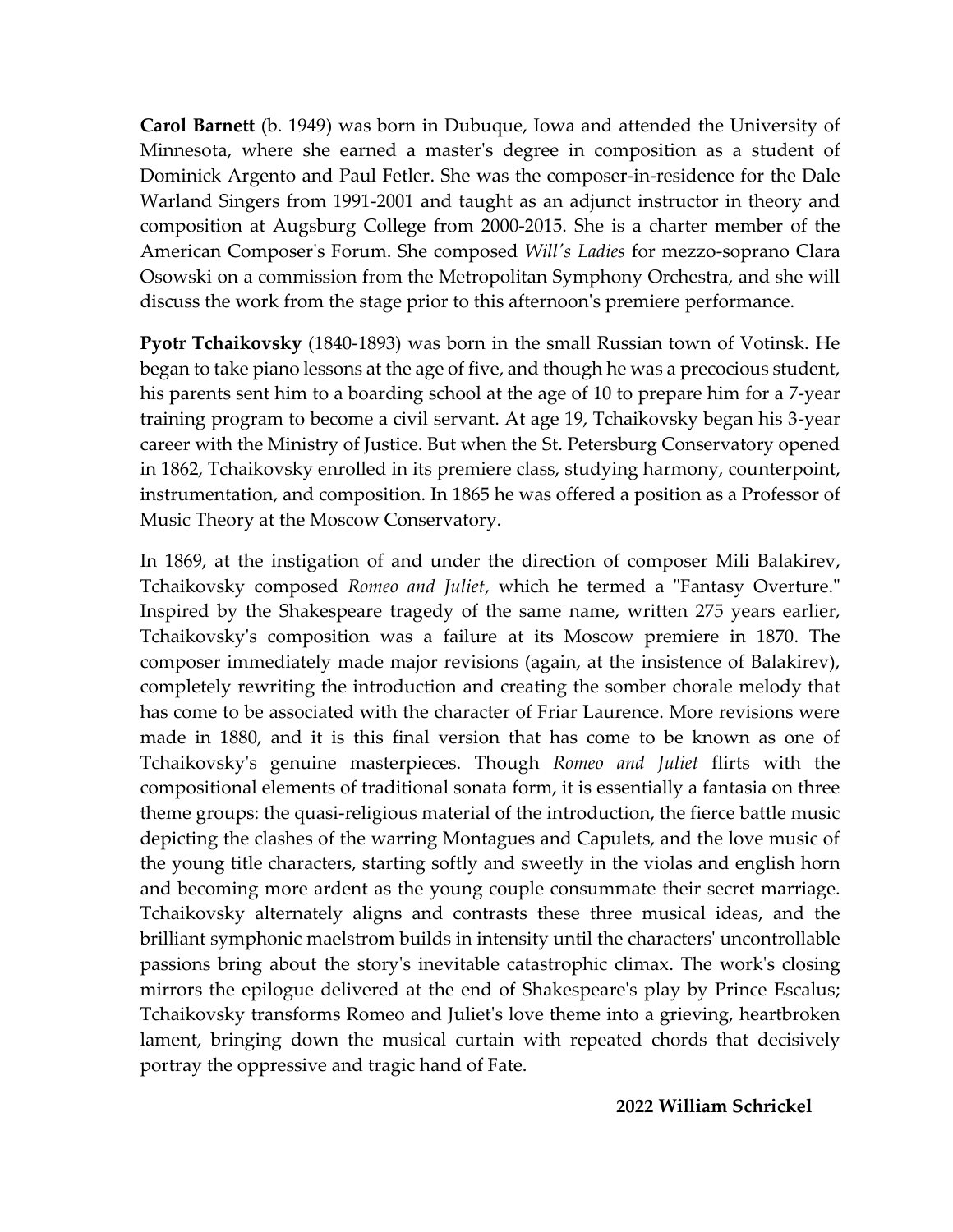## **Artist Biographies**

**William Schrickel** has been the Music Director of the MSO since 2000. A former Assistant Conductor of the Minnesota Orchestra, he was also Music Director of the St. Cloud Symphony Orchestra from 2002-2008 and received a prestigious Award for Adventurous Programming from ASCAP and the League of American Orchestras in 2006. Schrickel's programs with the MSO survey a huge range of orchestral repertoire, from music of Vivaldi through works composed by some of today's finest composers, including Dominick Argento, John Corigliano, Osvaldo Golijov, Christopher Rouse, and Michael Daugherty. He studied conducting with Thomas Trimborn. He has led performances of the Minnesota Orchestra, the Bloomington Symphony Orchestra, the Kenwood Symphony, The Chamber Music Society of Minnesota, and The Musical Offering, and he has conducted four MSO programs featuring the Minnesota Chorale.

**Darin Tysdal** has been the keyboard player of the Metropolitan Symphony Orchestra for more than twenty years. A four-time winner of the MSO's Concerto Competition, he studied with Gary Sipes at Minneapolis' MacPhail School of Music for fifteen years. He has appeared as piano soloist with the Bloomington Symphony Orchestra and the Dakota Valley Symphony, and he is an active composer, having acquired degrees in music composition from Minnesota State University Moorhead and Northwestern University. He was a semi-finalist in the Van Cliburn Competition for Outstanding Amateurs, and he is the Assistant Music Director at Christ the King Lutheran Church in Bloomington.

Mezzo-soprano **Clara Osowski** became the first American prize winner when she placed second at Thomas Quasthoff's International Das Lied Competition in Heidelberg, Germany. Her recent debuts include a recital with Julius Drake at Wigmore Hall in London, soloist debut with Handel and Haydn Society of Boston, and her Minnesota Opera debut in their filmed production of Britten's *Albert Herring*. She participates in several ensembles, including Lumina Women's Ensemble, Lorelei Ensemble, and Seraphic Fire. In addition to performing, Clara is the artistic director of Source Song Festival, a week-long festival dedicated to the traditions and creation of art song. She received a 2018-2019 McKnight Artist Fellowship for Musicians. Active as an educator, she has presented masterclasses and led convocations at Syracuse University, Seattle University, Concordia College at Moorhead, and North Dakota State University. This afternoon's world premiere performance of Carol Barnett's *Will's Ladies* is her fourth appearance as a soloist with the Metropolitan Symphony Orchestra.